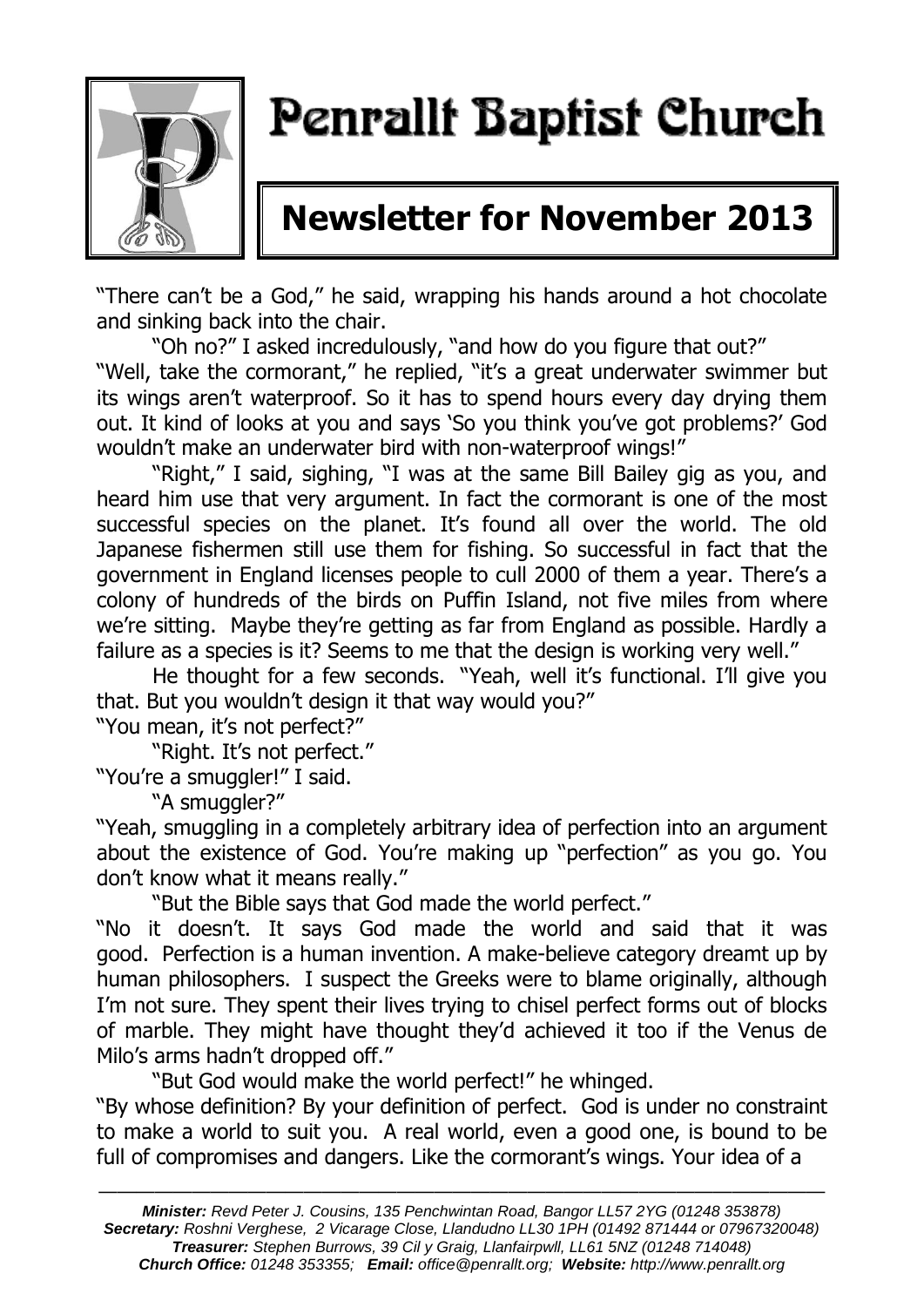perfect world looks like Legoland. It couldn't be real. It's so safe and predictable you'd hate to live in it. Risk and pragmatic solutions are what life is about. Ask an engineer!"

"God wouldn't make a dangerous world," he declared.

"And you a rock climber? Even the bits that are safe you make dangerous!" I laughed.

"Yeah, but it's hard on the cormorant."

"No it isn't. All life is hard, risky and messy. Next time you watch a cormorant drying its wings, digesting its fish supper and whiling away the time you're seeing a superb creature that brings joy to those of us who are bird watchers, and, I believe, joy to God who made this crazy, beautiful, edgy universe of ours. I'm just glad that I'm alive to share it with him."

God bless,

### **Peter**

A big welcome to all students. Please collect a student pack from the door, and join in our activities, especially Faith Café on Sunday nights.

### **SERVICES in NOVEMBER**

### **November 3**

10.30am **God Opens Doors Acts 5:12-42** 

- 2.15pm Service at Bontnewydd
- 6.00pm Communion Service.

|  |  | <b>Faith Leads to Coping with change</b> |  |
|--|--|------------------------------------------|--|
|  |  |                                          |  |

**e.** *Genesis 12:1-9* 

### **November 10**

10.30am Remembrance Sunday **Learning what it means to follow 'The Way'** Acts 6:1-7 6.00pm **Finding God in Times of Injustice: There are no throwaway people** Genesis 16:1-15

### **November 17**

10.30am Geoff Birch **Stewardship 3: Getting in on God's Miraculous Plan of Economy** Mark 12:41-44; John 8:1-8 6.00pm Dave O'Brien

### **November 24**

| 10.30am            | Communion service                     | "Just when you think the church is     |
|--------------------|---------------------------------------|----------------------------------------|
|                    |                                       | <b>being destroyed"</b> Acts: 7:54-8:3 |
| 6.00 <sub>pm</sub> | <b>Finding God in Times of Crisis</b> | Exodus 1:6-20                          |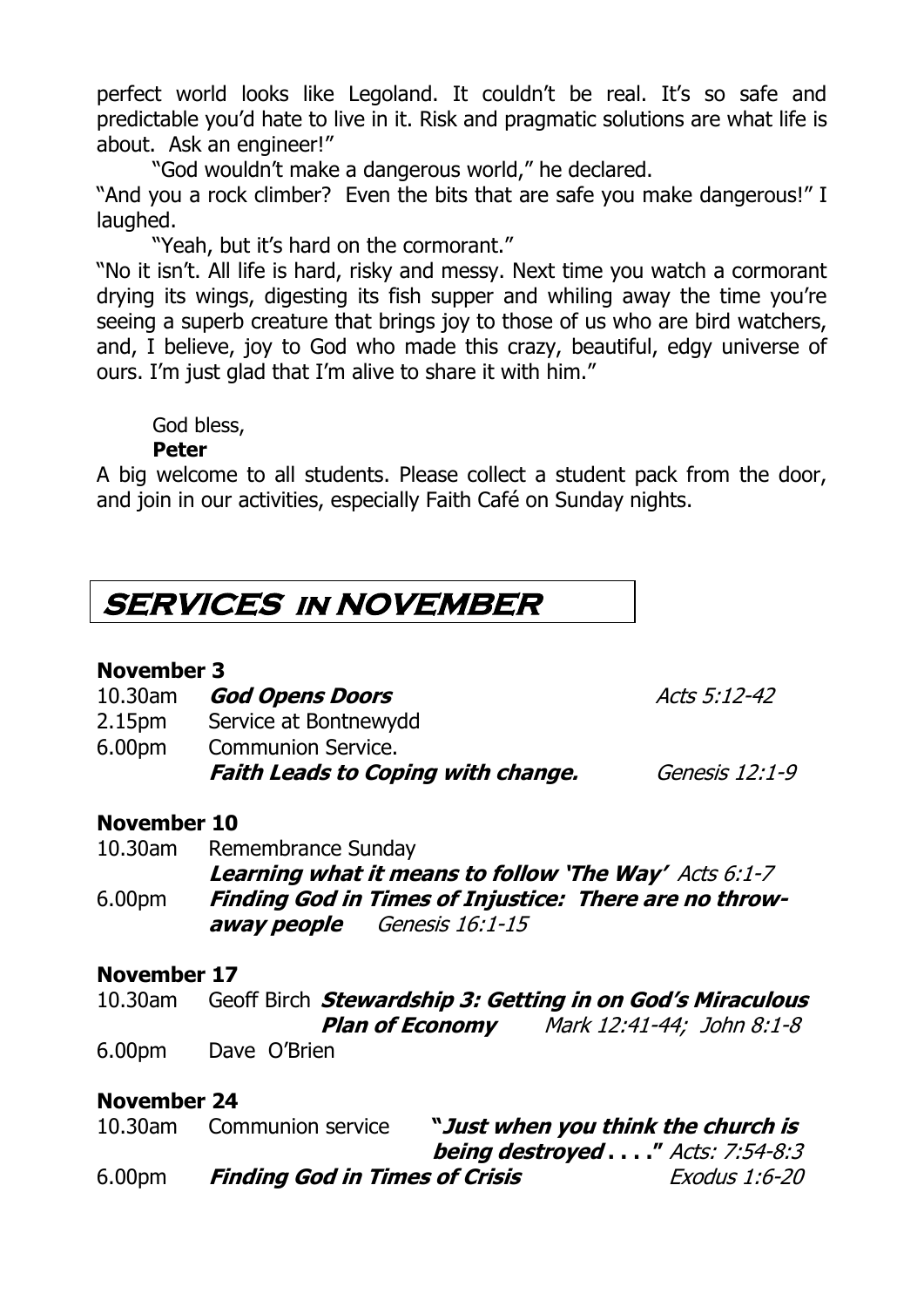### **Our Speakers in November**

**Peter Cousins** is the minister of the church. **Geoff Birch** is a retired Baptist minister, member of Penrallt. **Dave O'Brien** is a retired Church Army Officer, a member of our congregation.

### **CHURCH LUNCH**

We will host a church lunch on **Sunday November 3rd**. Please bring enough buffet style "finger food" for yourselves and one or two others.

### **SPECIAL DATES IN NOVEMBER**

| <b>Friday 1</b>         | 2.00pm             | Pastoral Care Team Meeting                                                                        |  |  |  |  |
|-------------------------|--------------------|---------------------------------------------------------------------------------------------------|--|--|--|--|
|                         | 7.30pm             | Penrallt Musicians (See 'Noticeboard')                                                            |  |  |  |  |
| <b>Monday 4</b>         | 7.30pm             | Deacons' Meeting                                                                                  |  |  |  |  |
|                         | 7.30pm             | CICC meeting in Old Colwyn (see below)                                                            |  |  |  |  |
| <b>Tuesday evenings</b> |                    | The Alpha Course continues throughout<br>November.                                                |  |  |  |  |
| <b>Wednesday 6</b>      | 10.30am            | Men's Prayer Meeting followed by coffee in<br>Options.                                            |  |  |  |  |
| <b>Saturday 9</b>       |                    | 9.30am-1.00pm Bible Unzipped in Rhos on Sea (see<br>below)                                        |  |  |  |  |
|                         | 2.30 <sub>pm</sub> | North Wales English Baptist Union Meeting in<br>Old Colwyn (see below)                            |  |  |  |  |
|                         |                    | This is also the Alpha Away Day                                                                   |  |  |  |  |
|                         |                    | <b>Wednesday/Thursday 13/14</b> North South Encounter in Penrallt. Hosts<br>required. (see below) |  |  |  |  |
| <b>Saturday 23</b>      |                    | 10.30am-2.00pm Penrallt's Christmas Fair (see below)                                              |  |  |  |  |
| <b>Monday 24</b>        | 7.30 <sub>pm</sub> | <b>Cytun Meeting</b>                                                                              |  |  |  |  |
|                         |                    |                                                                                                   |  |  |  |  |

**CICC Meeting: Sure Hope Church, Colwyn Bay, Monday 4 th November, 7.30pm**

**To be or not to be - THE Question!** The challenge of choices about dying. What are appropriate Christian responses to those drawing near to the end of their natural lives? With people living so much longer, and technological advances making the unbelievable possible, the many decisions about dying, and the end of our earthly life, are becoming more and more confusing, especially for ordinary Christians, who have always viewed birth and death as sacred, sacrosanct.

Speaker: Dr Idris Baker is a medical consultant in the care of those who are dying. Idris is the son of Penrallt's previous minister Patrick Baker.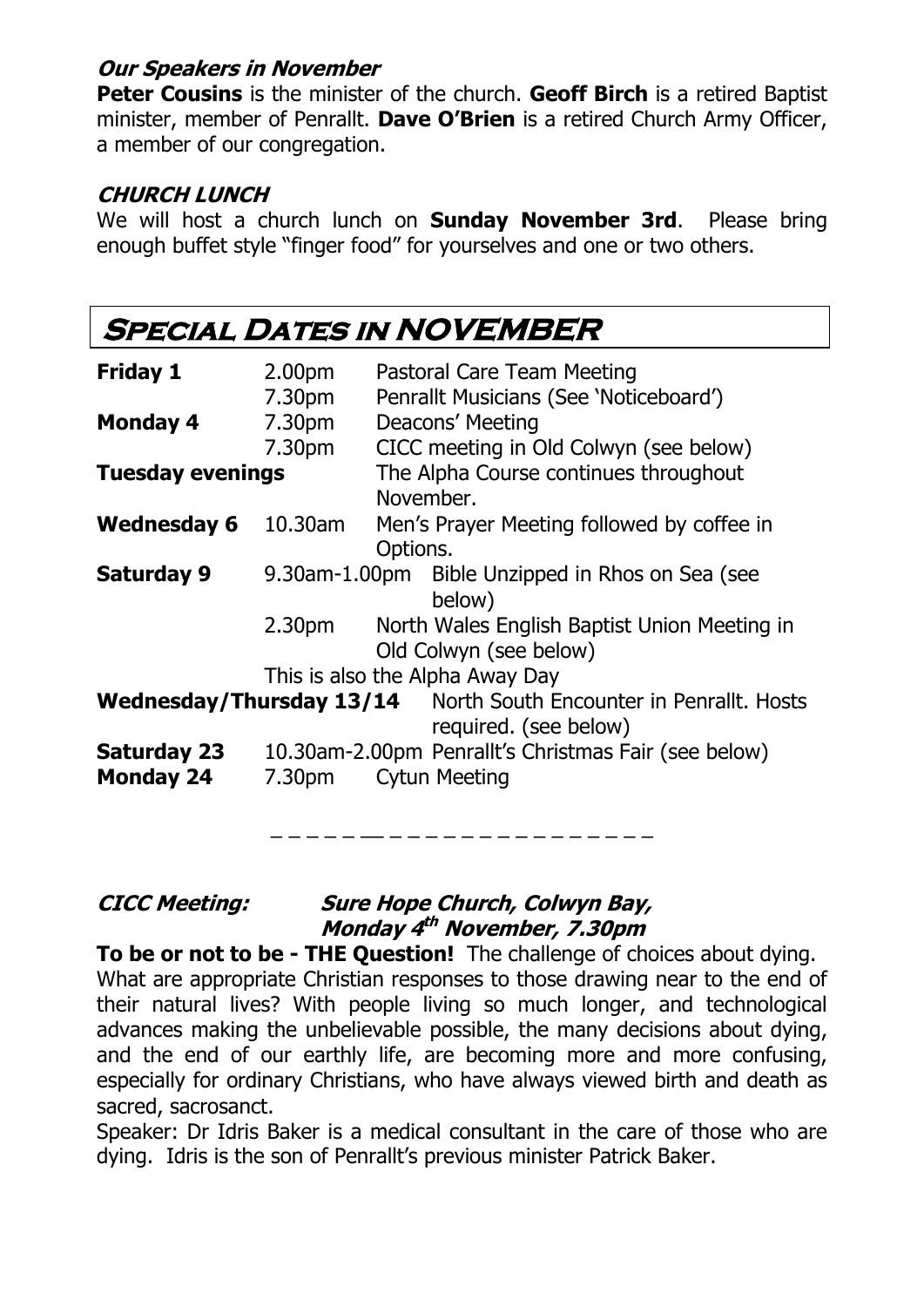### **Bible Unzipped: Rhos-on-Sea Presbyterian Church Saturday 9 th November from 9:30am - 1pm**

Bible Unzipped is run by a group of local ministers who have a passion for Biblical Theology. Its aim is to unpack Scripture with those interested in learning more than can be offered in a Sunday sermon. It also equips those leading in the church with some tools for studying and teaching from the Bible we usually use. This week will include a study on the Book of Micah led by Peter. The event is free, and we can arrange a lift for you from Bangor. Please talk to Peter if you want to come.

### **North Wales English Baptist Union: Autumn Meeting: Saturday 9 th November**

This will be held from 2:30pm in Old Colwyn Baptist Church. More details to follow.

#### **Hosts Required 13 th and 14 th November**

We are hosting a meeting of Baptist ministers from across Wales on  $13<sup>th</sup>$  and  $14<sup>th</sup>$  November. We are looking for hosts on the Wednesday night ( $13<sup>th</sup>$ ). You would be required to collect your guests from the Jade Village restaurant in Menai Bridge, give them a bed and breakfast and deliver them to Penrallt by 9 on the Thursday morning. Speak to Peter or Susan if you can help.

We would also appreciate a little help on the Wednesday and Thursday lunchtimes to serve soup and sandwiches lunch to some 30 people. Speak to Susan if you are available.

#### **Christmas Fair rd November 10.30am-2.00pm**

There will be a variety of stalls (crafts, cakes, bric-a-brac, etc.) and a Created Stall (Tearfund) selling Fairly Traded gifts and Christmas Cards. Refreshments, including light lunches, will be available. All proceeds will go to support two of our missionary couples: Chris and Anna Hembury (Hull Youth for Christ) and Trudie and Duncan Tough (Papua New Giunes, Wycliffe). Please come and support our missionaries and enjoy a panad and fellowship together.

We need **Volunteers** to help with the stalls, in the kitchen and with fun activities for choldren. We would, of course, welcome any new fundraising ideas. Please contact Jan Jones or Mari Kelso.

### **News of People**

Our condolences to **Gwyneth & Peter Brindley** on the death of their daughter-in-law after a very long illness. We think of **Helen Thomas** and **Ian Kelso** both facing surgery this month. **Gill and Mick Jamison** are in Peru to work on a "hospital boat" on the Amazon for a short time this month. **Roshni Verghese** is visiting Nigeria on behalf of Street Pastors. Those of you who remember **Jenny Holder** will be pleased to hear that she has just got engaged to Fabian Meinsen.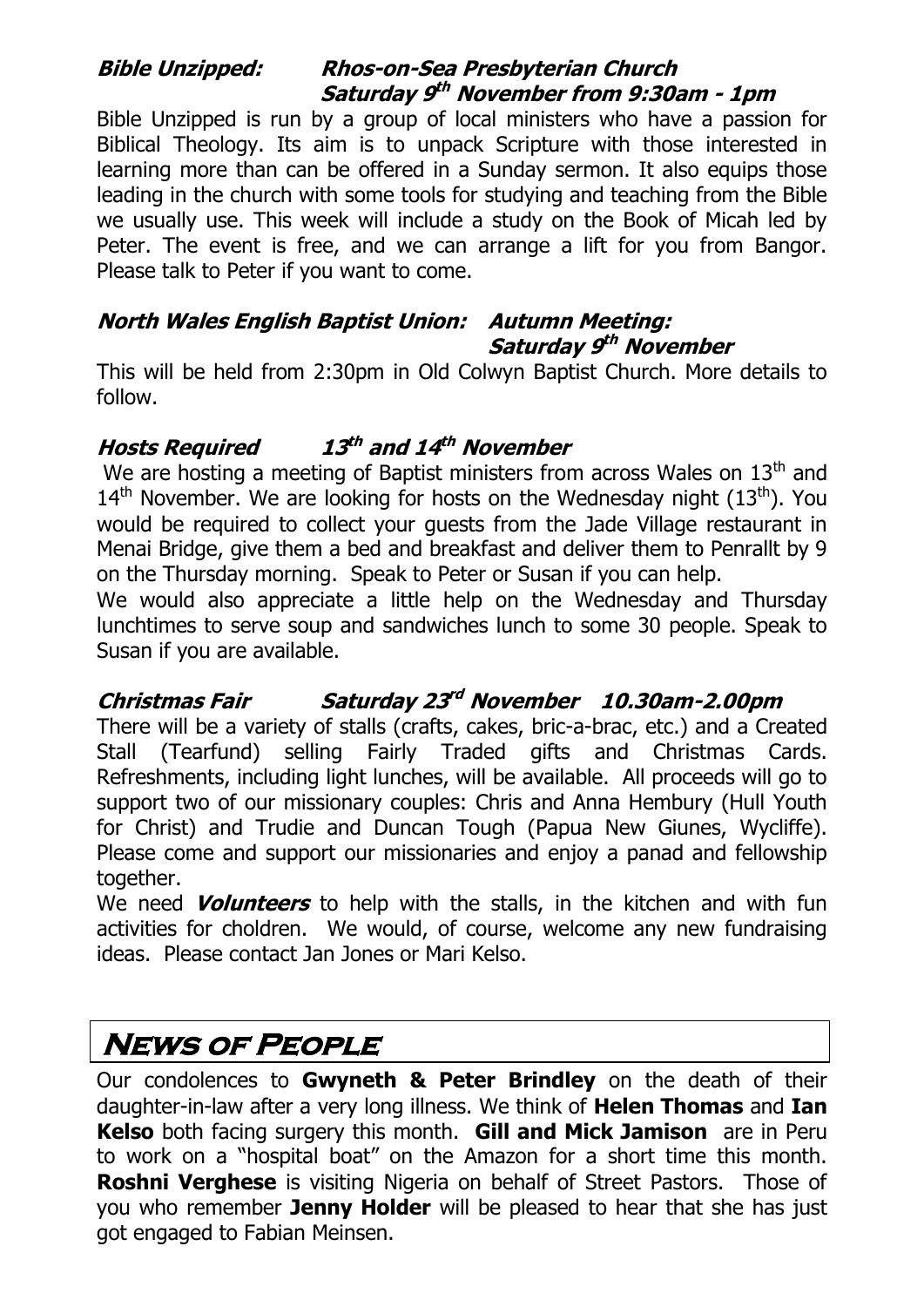### **Children's Birthdays in November:**

**4 th:** Rio Penny; **8 th:** Rebekah Collis; **10th:** Jonathan Retallick; **24th:** Mika Owen; **30th:** Aaron White

### **Weekdays**

**Please check with the contact people when there are meetings this month.**   $HG - H$ ome Group

|            | שטיוט דווטו ו – טו ו |                                            |                                                        |
|------------|----------------------|--------------------------------------------|--------------------------------------------------------|
| <b>Day</b> | <b>Time</b>          | <b>Details</b>                             | <b>Contacts</b>                                        |
| <b>Tue</b> | 8.00pm               | HG, Nilgiri                                | Joan Beer (353874)                                     |
| <b>Tue</b> | 7.30pm               | HG, Tyddyn Isaf, Menai<br><b>Bridge</b>    | <b>Magnus Forrester-Barker</b><br>(717570)             |
| <b>Wed</b> | 10.30am              | Men's Prayer Meeting                       | Peter Cousins (353878)                                 |
| <b>Wed</b> | 2.00 <sub>pm</sub>   | Carers' Home Group                         | Carol Morris (208407)                                  |
| <b>Wed</b> | 7.00pm               | Students' Homegroup<br>(in Peter's office) | Ben Bowden-Pickstock<br>(07872 531601)                 |
| <b>Wed</b> | 7.30pm               | HG, The Nomads                             | Jess & Seamus Adams (421185)<br>Susan Cousins (353878) |
| <b>Wed</b> | 7.30pm               | HG, Bethesda                               | Jon & Deb Stammers (602868)                            |
| <b>Wed</b> | 6-9pm                | HG, Maes Y Dref                            | Bryan & Ann Collis (353173)                            |
| <b>Wed</b> | 8.00pm               | HG, Grŵp Cymraeg                           | Owen & Nia Lloyd Evans (352634)                        |
| Thu        | 10.30am              | Post-Alpha Bible Study                     | Sue & Lawrence Moss (713793)                           |
| Thu        | 7.30pm               | HG, Llanfairpwll                           | Sue & Lawrence Moss (713793)                           |
| Fri        | 10.30am<br>- noon    | <b>Cheeky Monkeys</b>                      | Joan Rymer (713003)                                    |
| Fri        | $10.30 -$<br>12.30pm | HG, 6 Maes y Dref                          | Anne Collis (353173)<br>anne@collis66.freeserve.co.uk  |
| <b>Sat</b> | 8.30am               | <b>Prayer Meeting</b>                      |                                                        |

#### $\mathbb{R}^2$ **Noticeboard**

 **Friday Night Sessions for Penrallt Musicians 1 November 7.30pm** This month we are beginning a series of sessions on Friday evenings, led by Ian Walker, for anyone who plays an instrument or sings in Penrallt. The sessions will be an opportunity to explore contemporary Christian worship music, to develop as band members, and to pray together. The first three sessions will be at Penrallt on the following dates:  $1<sup>st</sup>$  November, 22<sup>nd</sup> November and 6<sup>th</sup> December. For more information, speak to Ian Walker or Deb Stammers.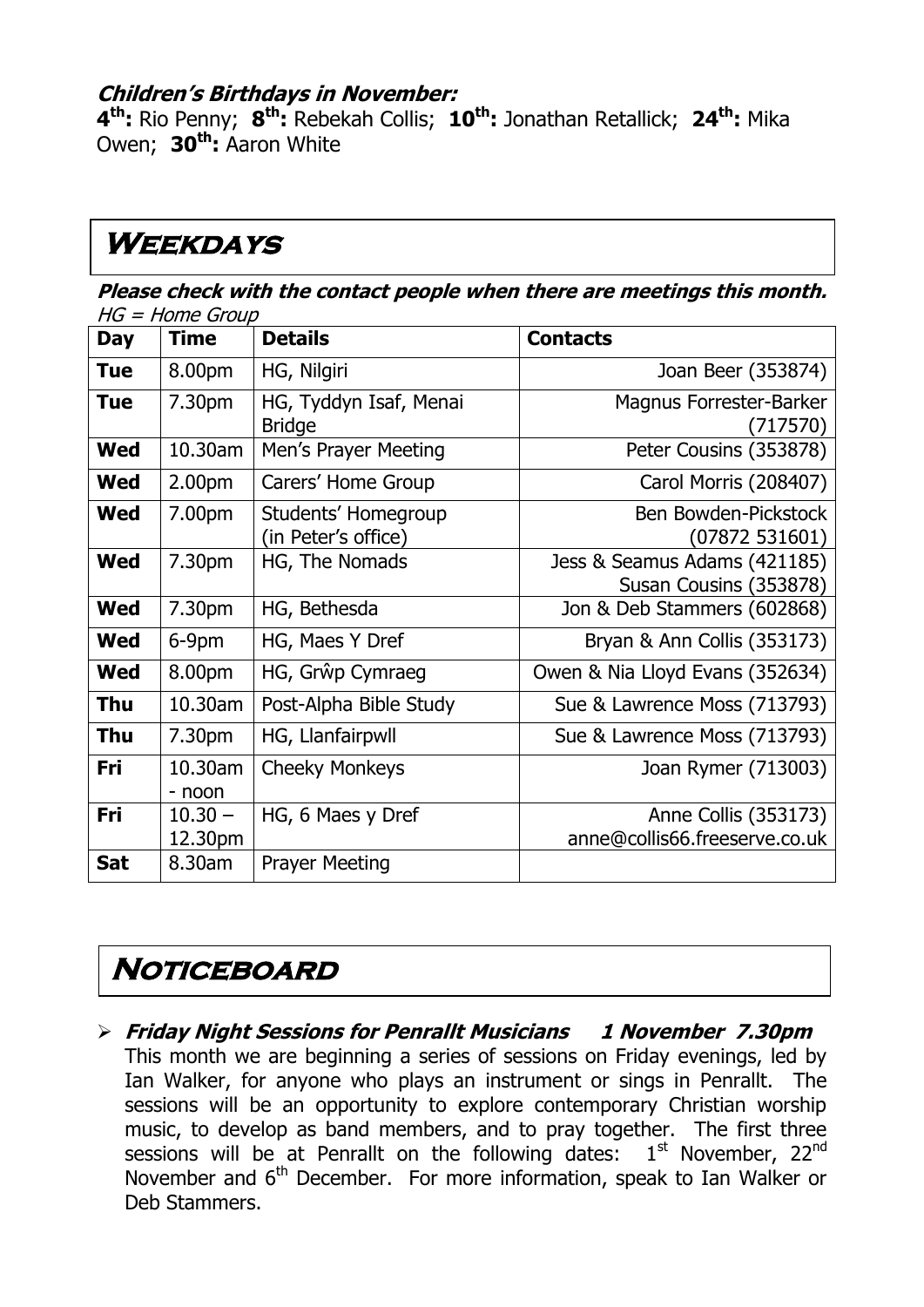#### **Men's Prayer Meeting Wednesday 6 November 10.30am** The men will meet for prayer as usual on Wednesday morning October 2nd. Time spent in prayer will be followed by coffee in Options. All are welcome to join us.

### **Penrallt Walking Group Tuesday 19 November 10.30am** We shall be walking the Nefyn peninsula on the Lleyn. Follow the A499 Pwllheli road from Caernarfon. Just past Trefor, at a roundabout, turn right onto the B4417 for Nefyn. In the centre of Nefyn turn right at a mini roundabout, posted Aberdaron, also with a brown golf club sign. Into Morfa Nefyn and just past the old Claremont Garage (on the left) fork right for golf club, traeth and Porth Dinllaen. At the end of the houses, opposite 'Caffi Porth Dinllaen', turn right into the National Trust car park. Parking is free to Trust members, but £4 for others. There is a toilet at the Caffi and at Porth Dinllaen, 20 minutes into the walk. The walk is very gentle, partly on the coastal path and is just under 5 miles. Meet at 10.30 a.m. as usual and bring a picnic. Geoff and Marilyn are leading the walk: 01286 870944.

### **Assemblies of God Church, Bangor**

The AoG have asked us to publicise a concert by Godfrey Birtall in their church on Sunday evening  $17<sup>th</sup>$  November at 6.30pm.

### **Festival Saturday 30 November**

Bangor Multicultural Festival with a full programme from 10.00 am until 6.00pm. See local press for more details.

### **News from the Deacons**

Please note the revised sructure of the diaconate. This was proposed and approved by the church meeting on Monday  $8<sup>th</sup>$  October. The details are on the diagram on the right hand side wall as you enter the church. Please familiarise yourselves with the roles and responsibilities of the deacons so that you know who to contact in case you need to discuss any issues.

### **Cottage for rent**

One-bedroom fully self-contained cottage for rent near Penmon, Anglesey (8 miles from Bangor) for about three months (two people max). Would suit post graduate student or short term visitor to the University (may be able to extend for a further period). Rent negotiable. Contact Paul on 01248 490581 or paul.hebblethwaite@virgin.net

### **Penrallt on Facebook**

Do you know there is now a Penrallt Page? Go to Penrallt Baptist Church. If you 'like' it, then you will be updated with any events/news etc. 120 people are signed up to it. Join us.